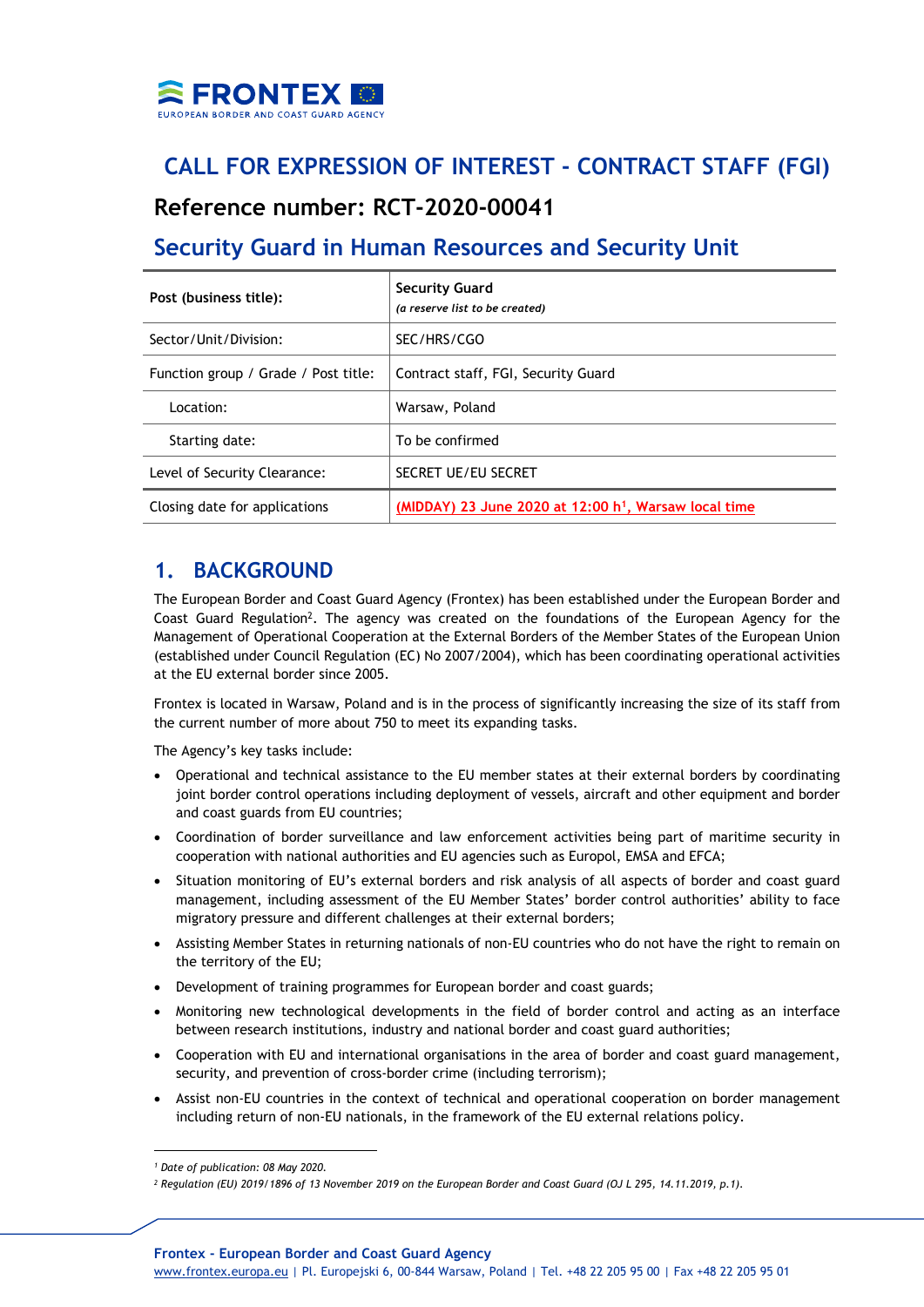For more information, please refer to our website: [http://www.frontex.europa.eu.](http://www.frontex.europa.eu/)

## **2. THE HUMAN RESOURCES AND SECURITY UNIT**

#### *Mission*

The mission of the Human Resources and Security Unit (HRS) is to effectively maintain and develop the three pillars of human resources management: planning, recruitment and selection, learning and development, and personnel administration. By attracting, engaging and retaining the best and diverse talents, supporting their development and providing optimal administrative support, the Unit maximises an effective performance culture in line with the Agency's vision, mission and values.

The Unit is also responsible for managing the three pillars of security expertise: personnel security and European Union classified information (EUCI) management, communication and information systems security, and physical security. It provides protection for all staff and visitors, as well as assets and information in line with identified risks, and ensures efficient and timely security when and where it is needed. The Unit also ensures a high degree of awareness of security matters throughout the Agency.

In addition, the Unit enables Frontex to operate in a secure environment. It provides recommendations and expertise to support the function of a Frontex security authority appointed by a decision of the executive director who is responsible for addressing and coordinating responses to horizontal security challenges. Such challenges stem from deployments in the fields inside or outside of the European Union, the presence of Frontex staff members outside the European Union (permanently or during missions), and the projects conducted by the ETIAS and Interoperability Task Force and the Task Force on the Permanent premises for the Frontex headquarters.

#### *Main tasks*

- a) providing administrative support and strategic advice in all HR and security matters;
- b) contributing to the corporate planning and reporting cycle on HR topics including the budget;
- c) implementing and monitoring compliance with the Staff Regulations of Officials/Conditions of Employment of Other Servants of the EU and the general implementing provisions in Frontex;
- d) ensuring the timely allocation of human resources to Frontex entities by organising, coordinating and monitoring recruitment and selection procedures, and traineeship programmes;
- e) administering financial and non-financial rights and entitlements;
- f) identifying and responding to staff learning needs for professional career development;
- g) coordinating the performance management, reclassification and mobility processes;
- h) developing, implementing, monitoring compliance with, and raising awareness on security regulations<sup>3</sup>, policies and procedures;
- i) safeguarding EU classified information from espionage, compromise or unauthorised disclosure;
- j) protecting Frontex staff, contractors and visitors from hazards.

### **3. DUTIES AND RESPONSIBILITIES LINKED TO THE POST**

Reporting to the Head of Security Sector, the Security Guard will carry out the following tasks:

- $\triangleright$  Carry out surveillance of the premises and maintaining vigilance in the protection of Frontex information, persons, visitors and property by performing security, safety and counter surveillance patrols in and around all Frontex premises;
- Perform duties and security tasks at the main entrances, receptions and delivery bays of all Frontex premises as well as at Frontex internal and external events and meetings;
- Carry out tasks of x**-ray,** metal detector **and CBRN** (Chemical, biological, radiological and nuclear incidents prevention) operator;

*<sup>3</sup> Commission Decision 444/2015 on protection of EUCI, Council Security rules as adopted by Decision 488/2013 and any other applicable rules.*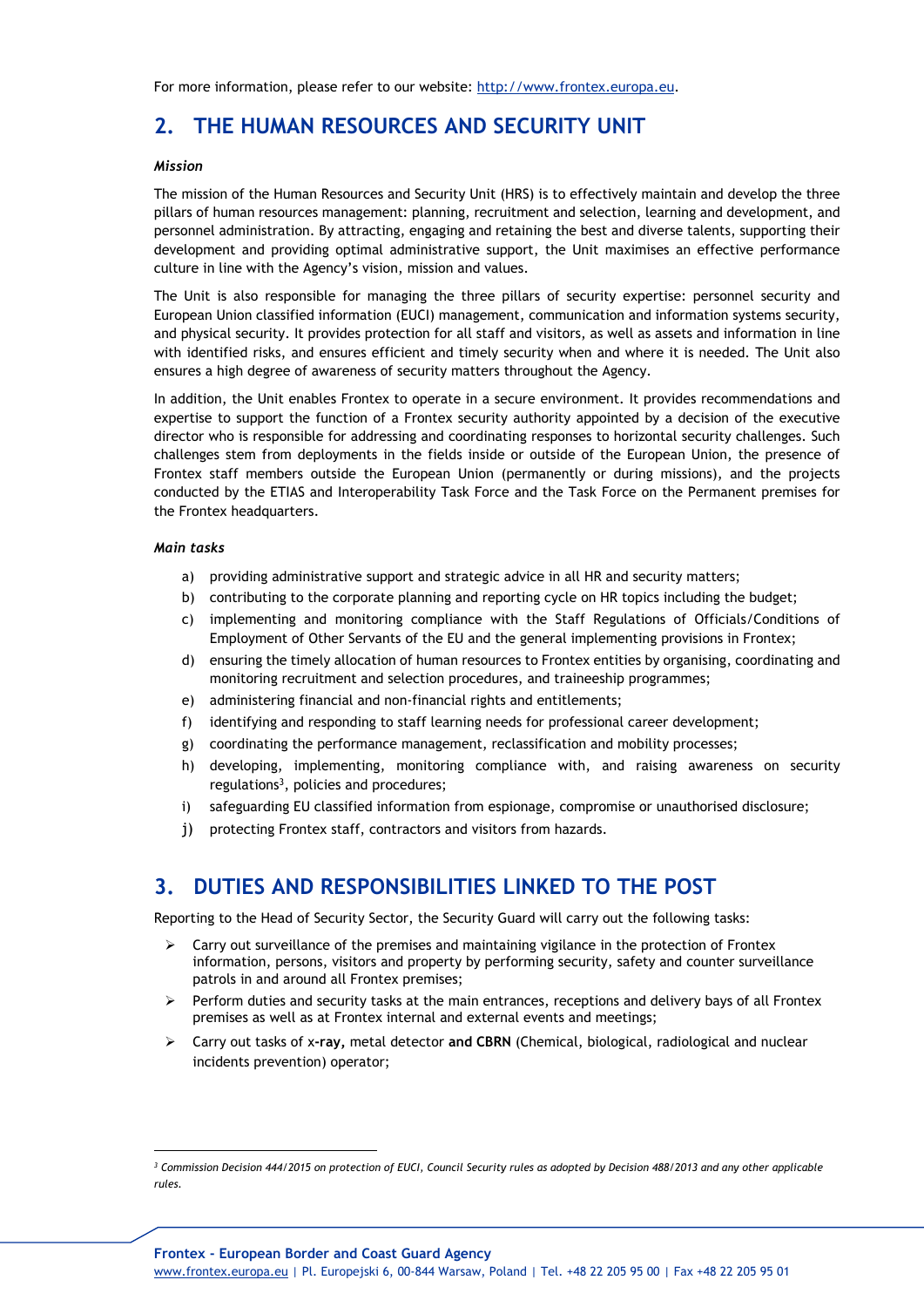- $\triangleright$  Prevent unlawful entry and unauthorized removal of Frontex property;
- $\triangleright$  Be constantly on alert to guard against any threats that can damage the business continuity of Frontex, including taking appropriate action in case of incidents, breach of security, compromise of classified information and emergencies;
- $\triangleright$  Provide security protection, protection and destruction of information, mail handling, guidance, reporting and security awareness;
- $\triangleright$  Operating Security Control Rooms, including monitoring and control tasks by using CCTV, Access Control, Intrusion Detection and Safety incident detection systems;.

**This position requires regular participation in shift-work and/or standby working arrangements including during weekends and nights as well as public holidays. This position might also require armed duties.**

## **4. QUALIFICATIONS AND EXPERIENCE REQUIRED**

### **4.1. Eligibility criteria (for external applicants<sup>4</sup> )**

To be eligible, an applicant shall:

● Possess a level of compulsory education attested by a diploma giving access to secondary education;

*Only qualifications that have been awarded in EU Member States or that are subject to the equivalence certificates issued by the authorities in EU Member States shall be taken into consideration.*

*Only the required education will be taken into account.*

- Produce evidence of thorough knowledge of one of the languages of the European Union and of satisfactory knowledge of another language of the European Union to the extent necessary for the performance of the duties (Common European Framework of Reference for Languages: B2 level);
- Be a citizen of one of the Member States of the European Union or the Schengen Associated Countries and enjoy full rights as its citizen;
- Have fulfilled any obligations imposed on him/her by the laws of the country of citizenship concerning military service.

### **4.2. Selection criteria**

**Suitability of applicants will be assessed against the following criteria in different steps of the selection procedure. Certain criteria will be assessed/scored only for shortlisted applicants during interviews (and or tests):**

**4.2.1. Professional competences**

- 1. Sound knowledge and proven professional experience of at least 5 years in the areas mentioned in the job duties in a law enforcement, or intelligence and public or private security organisation, army and/or other organisations engaged in security and crisis management;
- 2. Experience of at least 3 years in working with (physical) security management and communication systems including ability to monitor and operate a variety of detection devices and equipment simultaneously and to identify suspicious acts utilizing CCTV monitors;
- 3. Proficiency in using Microsoft Office applications (MS Word, Excel, PowerPoint and Outlook) and the internet;

#### **Besides, the following attributes would be considered advantageous:**

4. Additional professional certificates related to the duties and responsibilities of the post, such as certificates, diplomas or attestations issued by recognised European or National Organizations in the field of: First Aid and medical trauma treatment; X-Ray, metal detector, CCTV, Intrusion Detection, Access Control; Security System Monitoring; Safety, including fire prevention; Close protection; Advanced

*<sup>4</sup> For existing EU temporary staff 2(f) applicants (for whom Article 55 the Conditions of Employment of Other Servants of the European Union (CEOS) is applicable) the eligibility criteria are defined in Article 12(2) of the CEOS.*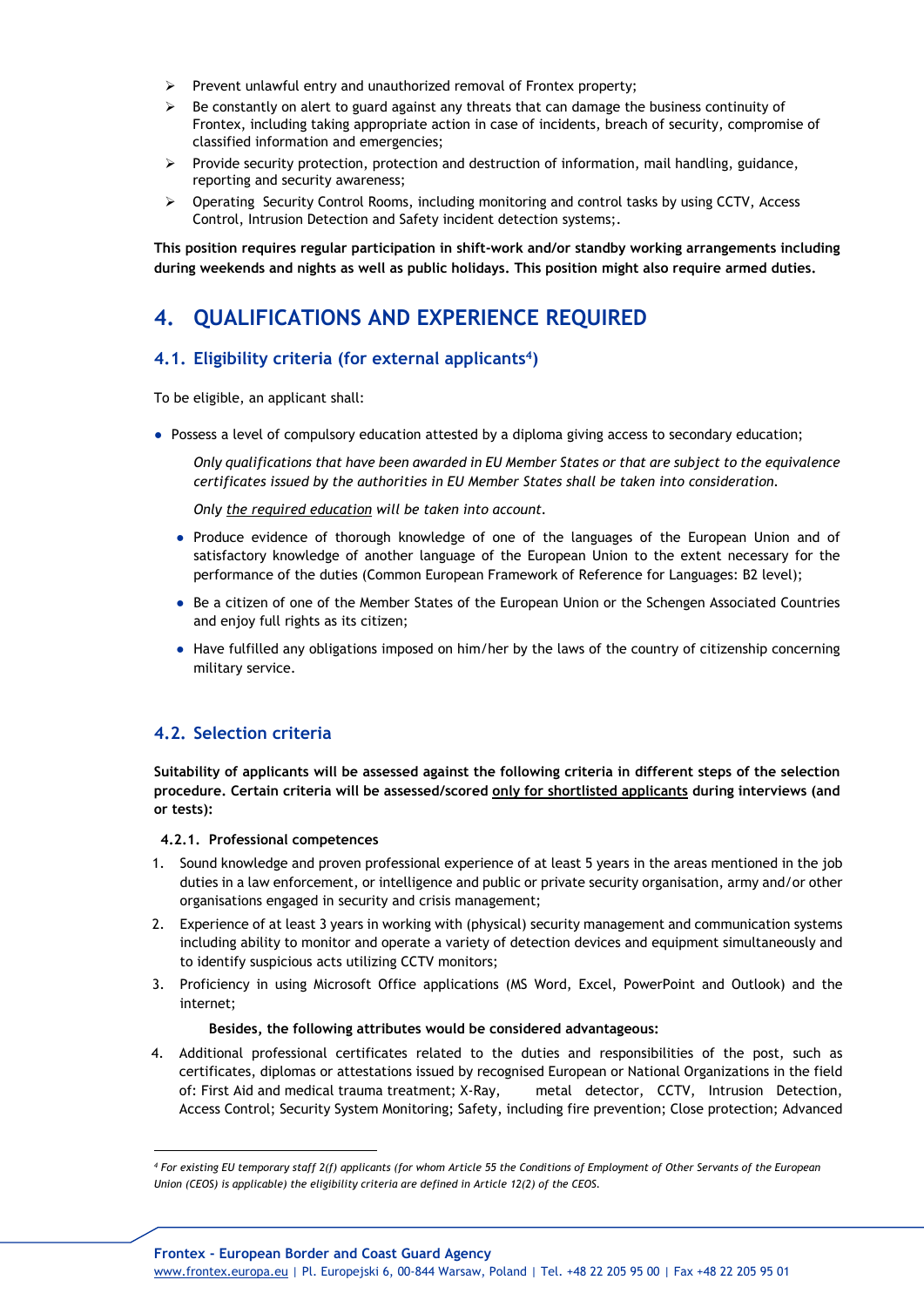driver; Explosive Ordonnance Detection (EXO); Counter surveillance detection; CBRN (Chemical, biological, radiological and nuclear incidents prevention);

- 5. Knowledge of handling classified information;
- 6. Experience in guarding Critical National Infrastructure;
- 7. Proven professional experience of at least 3 years in the areas mentioned in the job duties in a high-risk environment in an International Organisation or European Institution or European Agency.

#### **4.2.2. Personal qualities and competences**

- 8. Excellent interpersonal and communication skills (ability to communicate clearly and precisely to different audiences both orally and in writing) in English,
- 9. Ability and confidence to communicate as well as build and maintain effective working relationships with stakeholders at all levels, internally and externally;
- 10. Problem solving skills, excellent work load and self-management skills, pro-active and service oriented approach aimed at delivering quality results in a timely and efficient manner;
- 11. Professional and ethical behaviour, ability to act with tact and discretion, high commitment, flexibility and adaptability;
- 12. Ability to act rationally and effectively in crisis, emergency, stressful and/or other complex situations; ability to work under pressure and respond to changes in a rapidly evolving work environment;
- 13. Ability to work effectively both independently as well as within a diverse team in a multicultural environment (good team-working & team-building skills).

### **5. INDEPENDENCE AND DECLARATION OF INTEREST**

The selected applicant(s) will be required to make a declaration of commitment to act independently in Frontex' interest and to make a declaration in relation to interests that might be considered prejudicial to his/her independence.

### **6. EQUAL OPPORTUNITIES**

Frontex applies an equal opportunities policy and accepts applications without distinction on grounds of age, race, political, philosophical or religious conviction, sex or sexual orientation and regardless of disabilities, marital status or family situation.

# **7. SELECTION PROCEDURE**

The selection procedure includes the following steps:

- After registration, each application is checked in order to verify whether it meets the eligibility criteria;
- All the eligible applications are evaluated by an appointed Selection Committee based on a combination of certain selection criteria defined in the Selection notice (some criteria will be assessed/scored only for shortlisted applicants during interviews and/or tests). Certain selection criteria may be assessed/scored jointly and some criteria may be assessed/scored in two or more steps of the selection procedure;
- Best-qualified applicants who obtain the highest number of points within the application evaluation and who are matching best the evaluated selection criteria will be shortlisted and invited for a competency test and an interview; the names of the members of the Selection Committee will be disclosed to the applicants invited for the test and interview. Only shortlisted candidates will be contacted;
- The test and interview will be conducted in English;
- During the interviews and tests, the Selection Committee will examine the profiles of shortlisted applicants and assess their relevancy for the post in question. Certain selection criteria may be assessed/scored jointly and some criteria may be assessed/scored in two or more steps of the selection procedure;
- Applicants invited to the test and interview will be requested to present, on the day of the interview or test, originals of their diploma(s) and evidence of their professional experience clearly indicating the starting, finishing dates and scope of work and workload;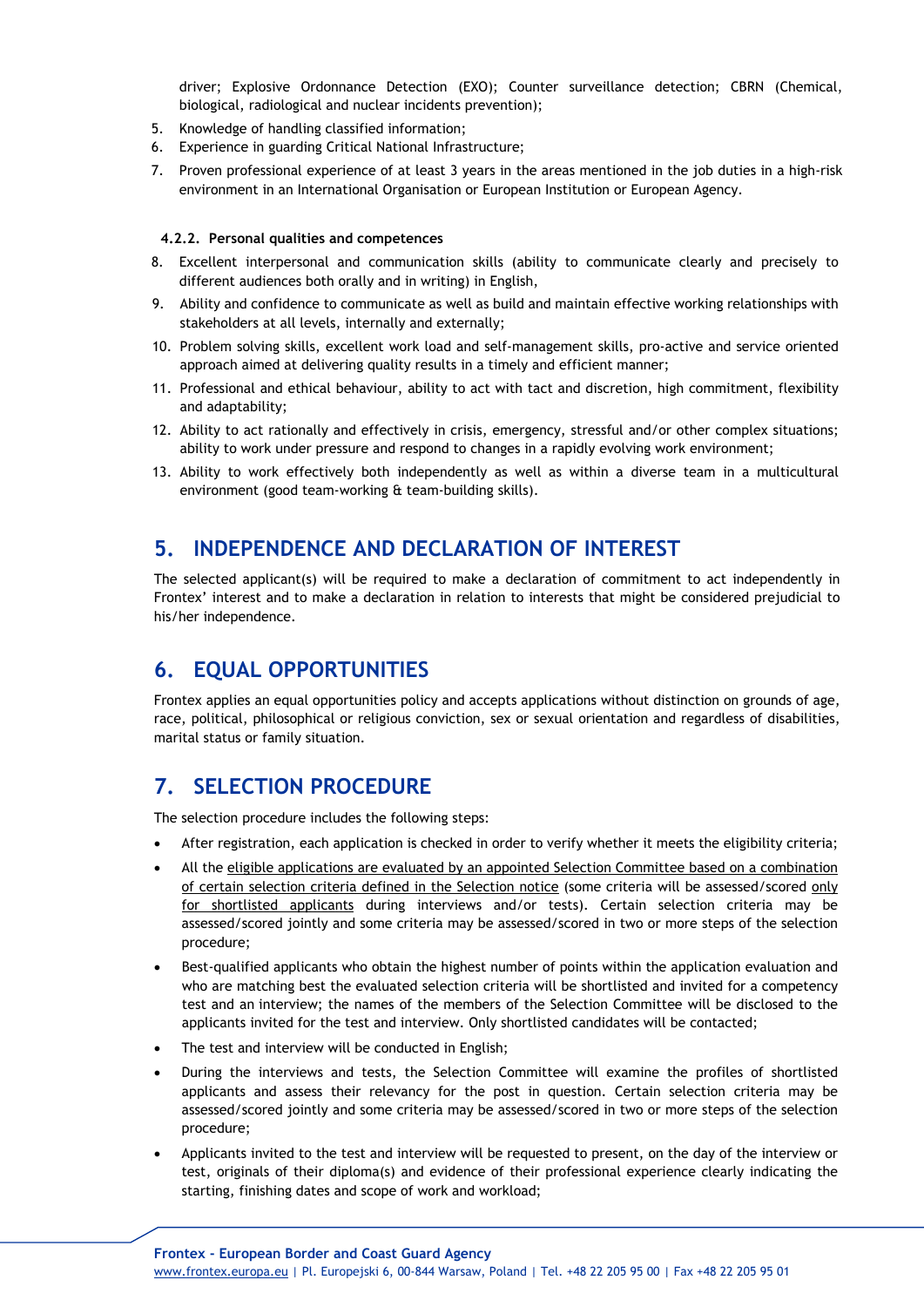As a result of the interview and test, the Selection Committee will recommend the most suitable applicant(s) for the reserve list to the Executive Director of Frontex. An additional interview with another relevant manager may be arranged before the Executive Director takes the final decision. The reserve list may also be used to fill similar vacant posts depending on the needs of Frontex. This reserve list will be valid for 2 years (the validity period may be extended). Each interviewed applicant will be notified in writing whether he/she has been placed on the reserve list. Applicants should note that the placement on the reserve list does not guarantee an employment offer.

**The work and deliberations of the Selection Committee are strictly confidential and any contact of an applicant with its members is absolutely forbidden.**

## **8. APPOINTMENT AND CONDITIONS OF EMPLOYMENT**

The most successful applicant(s) will be selected and appointed by the Executive Director of Frontex when vacant position(s) are available.

In order to be engaged, the appointed applicant shall:

- Be available for the job at short notice (not later than 4 months after the job offer is made);
- Produce the appropriate character references as to his/her suitability for the performance of duties (a criminal record certificate or equivalent certificate, not older than six months) and a declaration in relation to interests that might be considered prejudicial to his/her independence;
- $\bullet$  Be physically fit to perform the duties<sup>5</sup>.

The successful external applicant will be engaged as contract staff pursuant to Article 3(a) of the Conditions of Employment of Other Servants of the European Communities (CEOS). The temporary post in question is placed in the following function group and grade: **FGI<sup>6</sup>** . This is a non-managerial position.

| Function group, grade and step                                                                                                                                                                        | FGI<br>Step 1          |  |
|-------------------------------------------------------------------------------------------------------------------------------------------------------------------------------------------------------|------------------------|--|
| net/payable salary (after all<br>deductions,<br>1. Basic<br>contributions and taxes are applied)                                                                                                      | 1 225 EUR<br>5 207 PLN |  |
| 2. Other possible monthly entitlements/allowances, depending on the personal situation of the candidate<br>(expressed as gross amount weighted by 71.1 correction coefficient applicable for Poland): |                        |  |
| Household allowance                                                                                                                                                                                   | <b>162EUR</b>          |  |
| h.                                                                                                                                                                                                    | 690 PLN                |  |
| <b>Expatriation allowance</b>                                                                                                                                                                         | 395 - 397 EUR          |  |
| C.                                                                                                                                                                                                    | 1681 - 1689 PLN        |  |
| Dependent child allowances for each child                                                                                                                                                             | <b>297 FUR</b>         |  |
| d.                                                                                                                                                                                                    | 1 264 PLN              |  |
| Preschool allowance                                                                                                                                                                                   | <b>73 EUR</b>          |  |
| e.                                                                                                                                                                                                    | 309 PLN                |  |
| f.                                                                                                                                                                                                    | 202 - 404 EUR          |  |
| Education allowance for each child up to                                                                                                                                                              | 858 - 1716 PLN         |  |

**The final net calculation (amount payable) is as follows:**

The staff member's remuneration consists of a basic salary and allowances. The staff member may be entitled to various allowances, in particular to an expatriation (16 % of basic gross salary) or to a foreign residence allowance (4 % of basic gross salary) – depending on particular situation, and to family allowances (depending on personal situation) such as household allowance, dependent child allowance, pre-school allowance, education allowance.

The remuneration is expressed in EUR, after the compulsory deductions set out in the Staff Regulations or in any implementing regulations is weighted by the correction coefficient for Poland (currently 71.1). It can be paid either in EUR or in PLN according to a fixed exchange rate (currently 4.2515 PLN/EUR).

*<sup>5</sup> Before the engagement, the successful applicant shall be medically examined by the EU medical service to fulfil the requirement of Article 13 of Conditions of Employment of Other Servants of the European Communities (OJ L 56, 4.3.1968, p. 10), as lastly amended. 6 Specific conditions about grading are defined on the title page of the Selection Notice. For existing EU temporary staff 2(f) the classification in grade and step should be established in line with Article 55 of the CEOS.*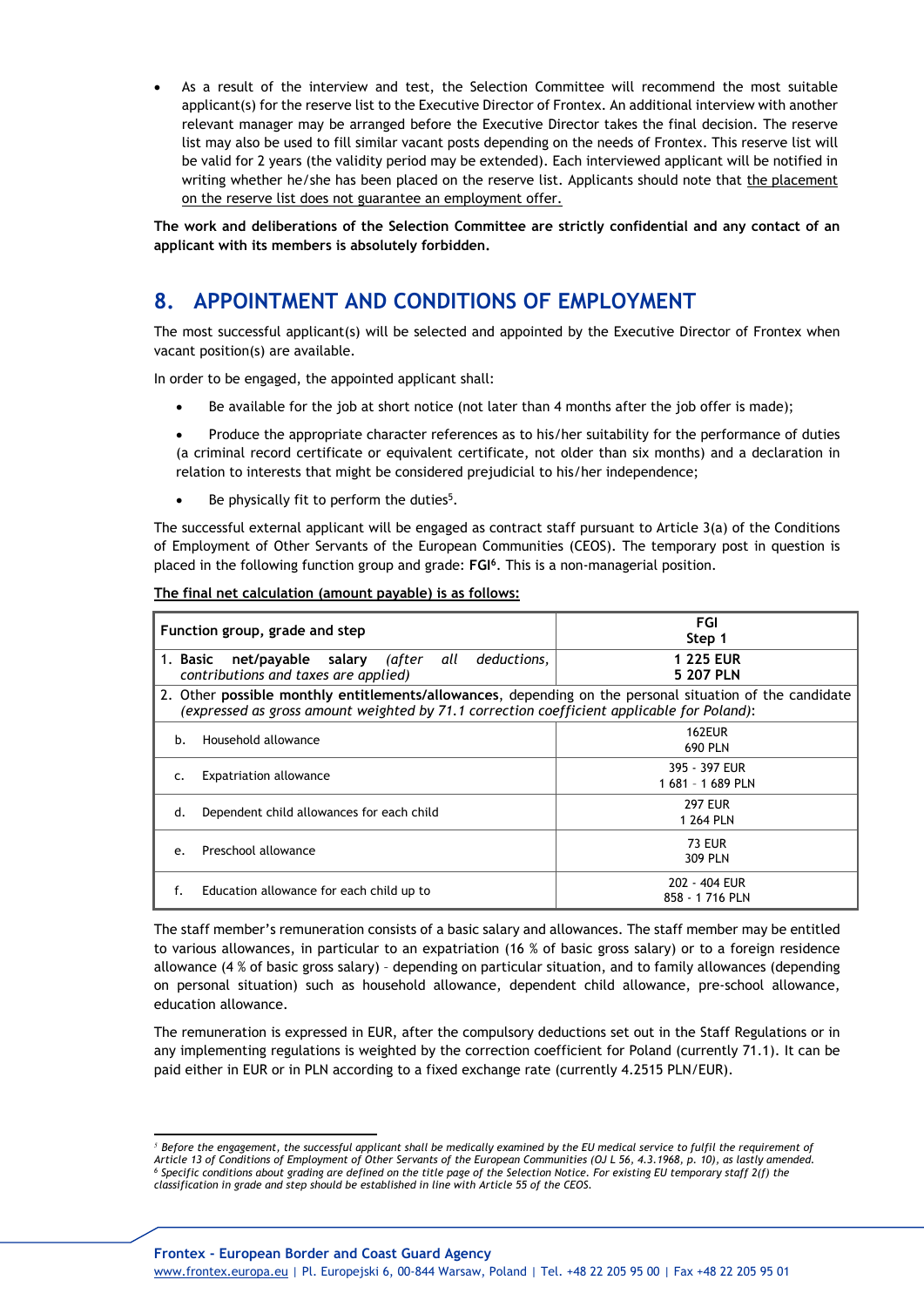The remuneration of the staff members, the correction coefficient and the exchange rate are updated annually before the end of each year, with retroactive effect from 1 July, in accordance with Annex XI of the Staff Regulations.

Staff pays an EU tax at source and deductions are also made for medical insurance, pension and unemployment insurance. Salaries are exempt from national taxes. The rate of the solidarity levy is 6 %.

The headquarters agreement with the Polish authorities is effective as of 1 November 2017. Under this agreement the Polish authorities may provide the following main benefits to Frontex expatriate staff<sup>7</sup>:

(a) reimbursement of tuition cost of each dependent child (as from the age of 2.5 years) attending a school (up to and including secondary school) on Polish territory up to a limit of 35 000 PLN per school year;

(b) reimbursement of VAT on purchases of main household effects to assist a newcomer to settle in Warsaw;

(c) reimbursement of VAT on a purchase of a private car (this entitlement is renewable after 36 months).

Additionally, this agreement foresees that (an accredited) European School will be set-up in Warsaw in the future to allow dependent children of all Frontex staff (including Polish nationals) to attend a (tuition-free) European-type multilingual education.

Staff is entitled to annual leave of two working days per each complete calendar month of service and to additional days of leave depending on the grade and age. Moreover, two and a half leave days are granted every year to the staff members entitled to the expatriation or foreign residence allowance for the purpose of visiting their home country. In addition, there are on average 18 public holidays per year. Special leave is granted for certain circumstances such as marriage, birth or adoption of a child, etc.

Frontex being a knowledge based organization acknowledges the importance of training provided to its staff. Frontex provides general and technical nature training as well as professional development opportunities that are discussed annually during the staff performance appraisal.

Throughout the period of service staff is a member of the EU pension scheme. The pension is granted after completing a minimum of 10 years' service and after reaching the pensionable age of 66 years. The pensionable age for staff recruited before 1 January 2014 varies between 60 and 65 years. Pension rights acquired in one or more national schemes before starting to work at Frontex may be transferred into the EU pension system.

Staff is covered 24/7 and worldwide by the Joint Sickness Insurance Scheme (JSIS). Staff is insured against sickness, the risk of occupational disease and accident as well as entitled under certain conditions to a monthly unemployment allowance, the right to receive payment of invalidity allowance and travel insurance.

For further information on working conditions please refer to the Staff Regulations and the CEOS.

A contract of employment will be offered for a period of five years, with a probationary period of six months. The contract may be renewed.

Frontex requires selected candidates to undergo a vetting procedure executed by the National Security Authority of the candidates' state of citizenship in order to obtain a personnel security clearance. The level of the latter depends on the specific post/position. For this post, the **required level of clearance is specified on the title page of the Selection Notice.** Candidates who currently hold a valid personnel security clearance at the above-mentioned level (or higher) may not need to obtain a new one, pending confirmation from their respective National Security Authority. The National Security Authority of the candidate shall provide Frontex, with an opinion or a personnel security clearance in accordance with relevant national legislation. In case selected candidates do not currently hold a valid security clearance at the above-mentioned level, Frontex will request such from the National Security Authority of the candidates' state of citizenship. In case of a failure to obtain the required personnel security clearance or if the National Security Agency issues a negative opinion at the above-mentioned level after the signature of the contract of employment Frontex has the right to terminate the contract of employment.

### **9. PROTECTION OF PERSONAL DATA**

Frontex ensures that applicants' personal data are processed in accordance with Article 5(1)(a) of Regulation (EU) 2018/1725 of the European Parliament and of the Council of 23 October 2018 on the protection of natural

*<sup>7</sup> Staff of non-Polish nationality and non-permanent residents.*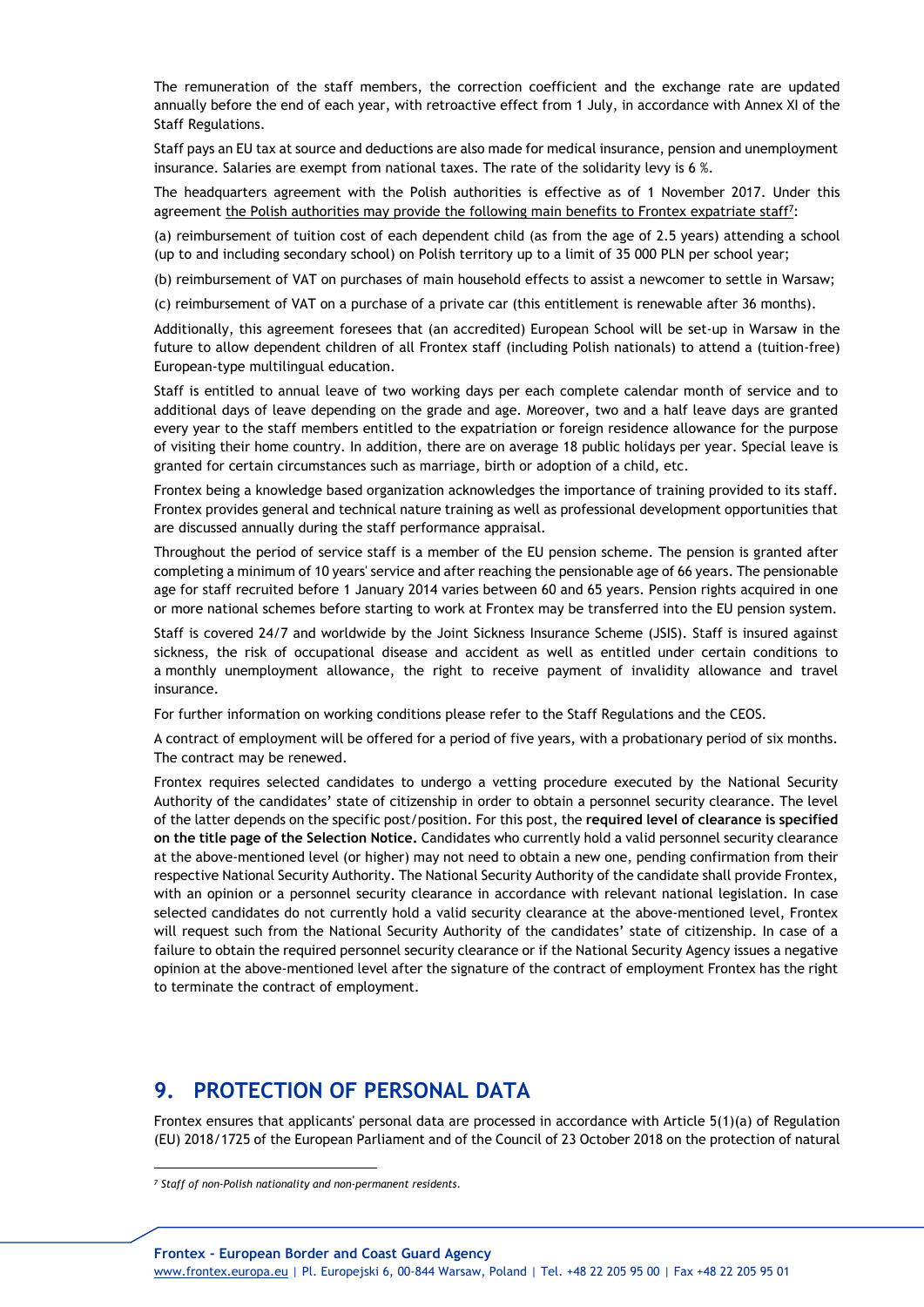persons with regard to the processing of personal data by the Union institutions, bodies, offices and agencies and on the free movement of such data.

Please note that Frontex will not return applications to applicants. This is due, in particular, to the confidentiality and security of such data.

The legal basis for the selection procedures of temporary staff are defined in the CEOS<sup>8</sup>.

The purpose of processing personal data is to enable to properly carry out selection procedures.

The selection procedure is conducted under the responsibility of the Human Resources Sector of the Human Resources and Security Unit, within the Corporate Governance of Frontex (HR Sector). The controller for personal data protection purposes is the Head of the Human Resources and Security Unit.

The information provided by applicants will be accessible to strictly limited number of staff in Human Resources, to the Selection Committee members and to Frontex management. If necessary it will be provided to the staff of Legal and Procurement Unit, external parties directly involved in the selection process or to respective experts in ICT (in case of technical issues with the application).

There will be no automated decision making or profiling upon applicants' data.

No data is transferred to a third country or international organisation.

Processing begins on the date of receipt of the application. Data storage policy is as follows:

- For applications received from not-selected applicants: the data are filed and stored in archives for **2 years and** after this time the data are destroyed;
- For applicants placed on a reserve list but not recruited: the data are kept for the period of validity of **the reserve list + 1 year and** after this time the data are destroyed;
- For recruited applicants: the data are kept for a period of **10 years** after the termination of employment or as of the last pension payment **and** after this time the data are destroyed.

Applicants have the right to request access to and rectification or restriction of processing concerning the data subject or, where applicable, the right to object to processing or the right to data portability. In case of identification data, applicants can rectify those data at any time during the procedure. In the case of data related to the eligibility or selection criteria, the right of rectification can only be exercised by submitting/uploading a new application and it cannot be exercised after the closing date for submission of applications. Withdrawal of a consent to such data processing operations would result in exclusion of the candidate from the recruitment and selection procedure.

Should an applicant have any query concerning the processing of his/her personal data and has substantiated request, he/she shall address them to the HR Sector at [jobs@frontex.europa.eu](mailto:jobs@frontex.europa.eu) or Frontex Data Protection Officer at [dataprotectionoffice@frontex.europa.eu.](mailto:dataprotectionoffice@frontex.europa.eu)

Applicants may have recourse at any time to the European Data Protection Supervisor [\(edps@edps.europa.eu\)](mailto:edps@edps.europa.eu).

### **10. APPEAL PROCEDURE**

If an applicant considers that he/she has been adversely affected by a particular decision related to the selection procedure, he/she can lodge a complaint under Article 90(2) of the Staff Regulations of Officials of the European Union and Conditions of Employment of Other Servants of the European Union, laid down by Council Regulation (EEC, Euratom, ECSC No 259/68)<sup>9</sup>, mentioning the reference number of the selection procedure, at the following address:

Frontex Human Resources Sector Plac Europeiski 6 00-844 Warsaw Poland

*<sup>8</sup> In particular the provisions governing conditions of engagement in Title II, Chapter 3.*

*<sup>9</sup> OJ L 56, 4.3.1968, p. 1, as last amended by Regulation (EU, Euratom) No 1023/2013 of the European Parliament and of the Council of 22 October 2013, OJ L 287, 29.10.2013, p.15.*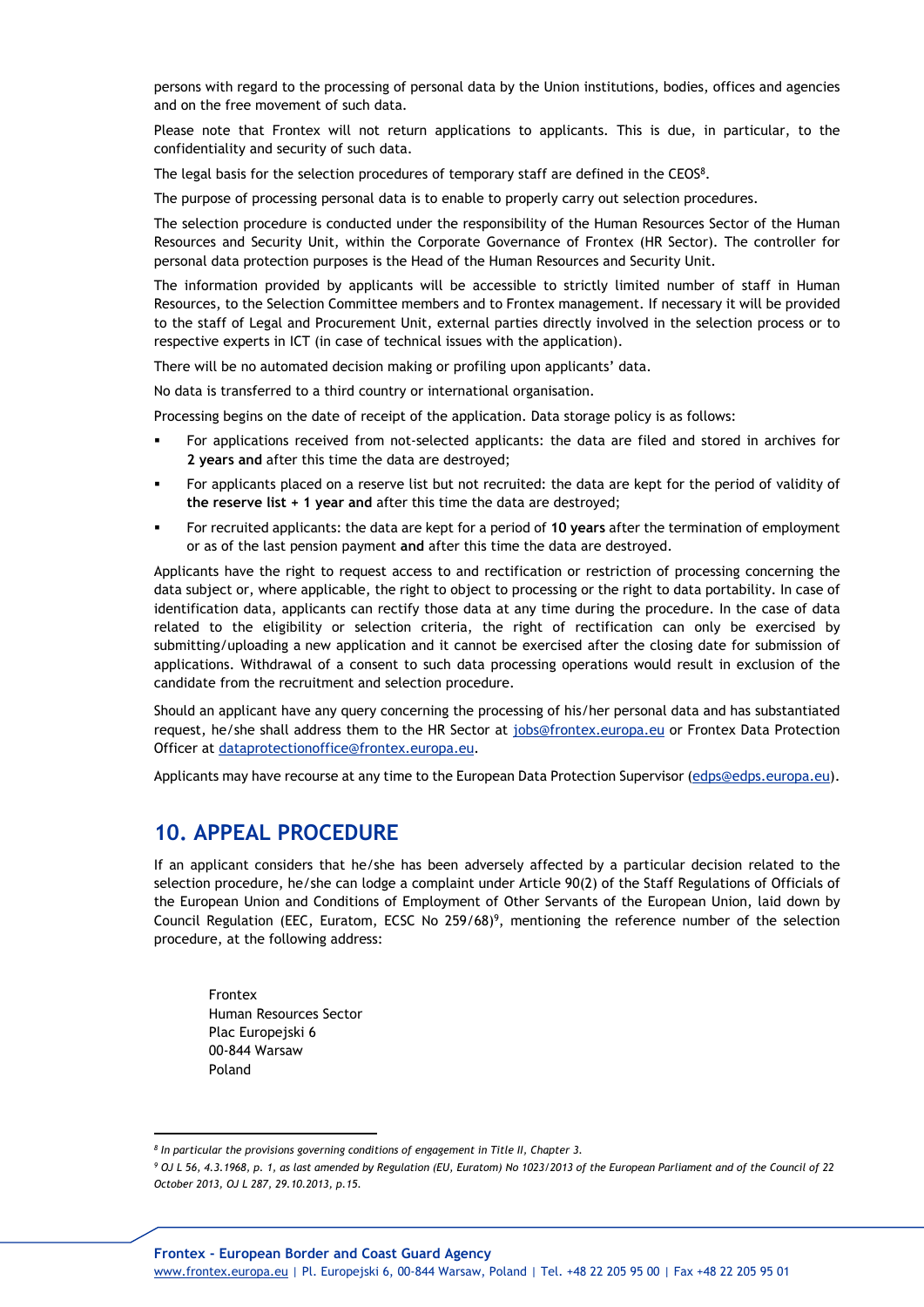The complaint must be lodged within 3 months. The time limit for initiating this type of procedure starts to run from the time the applicant is notified of the act adversely affecting him/her.

Applicants also have a possibility to complain to the European Ombudsman. Please note that complaints made to the European Ombudsman have no effect on the time period laid down in Article 91 of the Staff Regulations. Note also, that under Article 2(4) of the general conditions governing the performance of the Ombudsman's duties, any complaint lodged with the Ombudsman must be preceded by the appropriate administrative approaches to the institutions and bodies concerned.

## **11. APPLICATION PROCEDURE**

**Note: It is required to upload the digital application form saved in its original electronic dynamic PDF format (not scanned). Do not use any e-mail communication to submit your application** (for exceptional circumstances see point 6 below) – such an application will be **automatically disregarded and will not be recorded and further processed**.

Frontex Application Form is to be downloaded (as a dynamic PDF form) from Frontex website under the link provided next to the Reference Number of the post/position. This digital application form is specifically created only for this selection procedure (and shall not be reused for another procedure).

The Frontex Application Form must:

- Be opened in a PDF reader in a MS Windows equipped computer the recommended version of the PDF reader is Adobe Acrobat Reader DC *(version 2017.009.20044. You may download a free version here: [https://get.adobe.com/uk/reader/\)](https://get.adobe.com/uk/reader/).*
- **Not** be manipulated or altered. The form is digitally signed and protected against any manipulation or changes. Therefore, applicants shall not try to manipulate and/or alter it - in such a case the digital signature will disappear and the application form will become invalid for subsequent processing resulting in an automatic rejection of such submission.
- Be completed in English. Fields, where you may enter your input, are highlighted in light blue colour. Fields marked with an asterisk (\*) indicate a required input. You should be concise, the space for your input is limited by the size of the text boxes.
- Be saved and named as follows: 'SURNAME\_RCT-2020-00041'.
- **Be submitted to Frontex after saving by uploading it to this URL link**:

#### <https://microsite.frontex.europa.eu/en/recruitments/RCT-2020-00041>

 In case you have technical issues with filling/saving/uploading your electronic application form, you may write to us (in advance of the closing date for submission of applications) at [jobs@frontex.europa.eu](mailto:jobs@frontex.europa.eu).

In case you submit more than one application for this procedure, Frontex will only assess the latest one and will automatically disregard all your previous applications.

If at any stage of the selection procedure it is established that any of the requested information provided by an applicant is false or misleading, the applicant in question will be disqualified.

Applicants shortlisted for an interview will be requested to supply documentary evidence in support of the statements made in the application. Do not, however, attach any supporting or supplementary documentation with your application until you have been asked to do so by Frontex.

Incomplete applications, applications uploaded after the deadline, sent by e-mail or applications using inappropriate or altered/manipulated application forms will be automatically disregarded by the system and will **not** be processed further.

Due to the large volume of applications, Frontex regrets that only applicants invited for the test and interview will be notified about the outcomes. The status of the recruitment procedure is to be found on Frontex website.

Due to high volume of selection procedures handled by Frontex, the period between the closing date for the submission of applications and the final shortlisting of applicants for an interview may take more than two months.